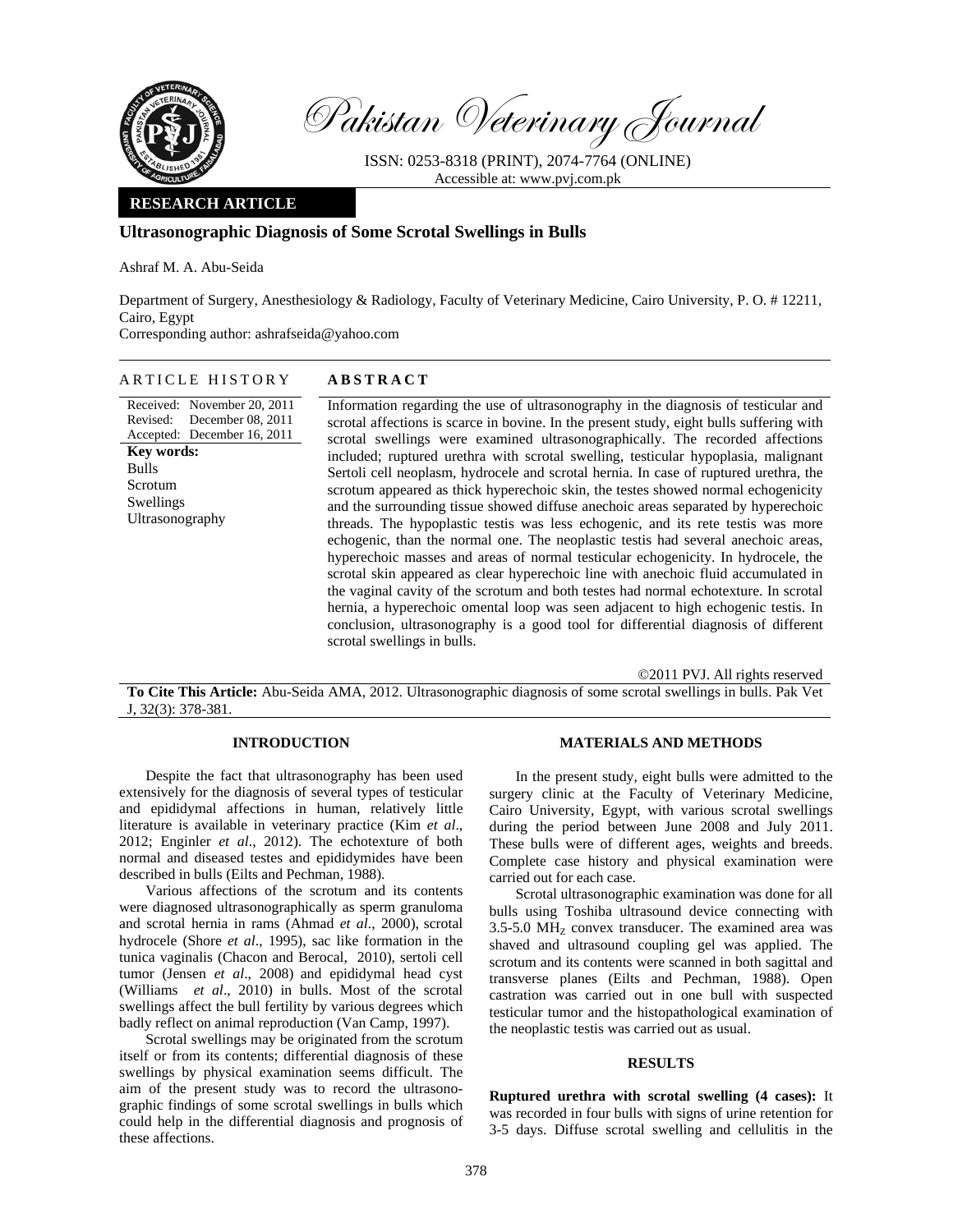surrounding area were seen. Ultrasonographically, the scrotum appeared as thick hyperechoic skin and the testes showed normal echogenicity (Fig. 1a). The surrounding tissue showed diffuse anechoic areas separated by hyperechoic threads (Fig. 1b). The urethral calculi could be seen as rounded, smooth hyperechoic masses with distant shadowing (Fig. 1c) at various sites on the penile urethra distal to the sigmoid flexure. Also the site of the urethral rupture could be seen with distant anechoic area (Fig. 1d).

**Testicular Hypoplasia (one case):** It was seen in a 16 month-old Friesian bull which showed asymmetric scrotum. Physical scrotal examination revealed unequal size of both testes. The left testis was smaller and firmer than the right one. No pain was detected in any testis. Scrotal asymmetry was seen. On ultrasonographic examination, the left testis was 63.5 x 22 mm, while the right one was 80.1 x 43.6 mm (Fig. 2a). The left testis was less echogenic than the right one and the left rete testis was more echogenic (2.2 mm) than the right one (1.8 mm; Fig. 2b).



**Fig. 1:** Urethral rupture with scrotal swelling. Scrotal ultrasongram showing thick hyperechoic skin and normal echogenic testes (a); The surrounding tissue showed diffuse anechoic areas separated by hyperechoic threads (b); Ultrasonogram showing rounded, smooth, hyperechoic urethral calculus with distant shadowing (c); Ultrasonogram showing the site of the urethral rupture with distant anechoic area (d).



**Fig. 2:** Trans-scrotal ultrasonogram of left testicular hypoplasia. Notice, the left testis is smaller than the right one (a). The left testis is less echogenic than the right one and the left rete testis is more echogenic than the right one (b).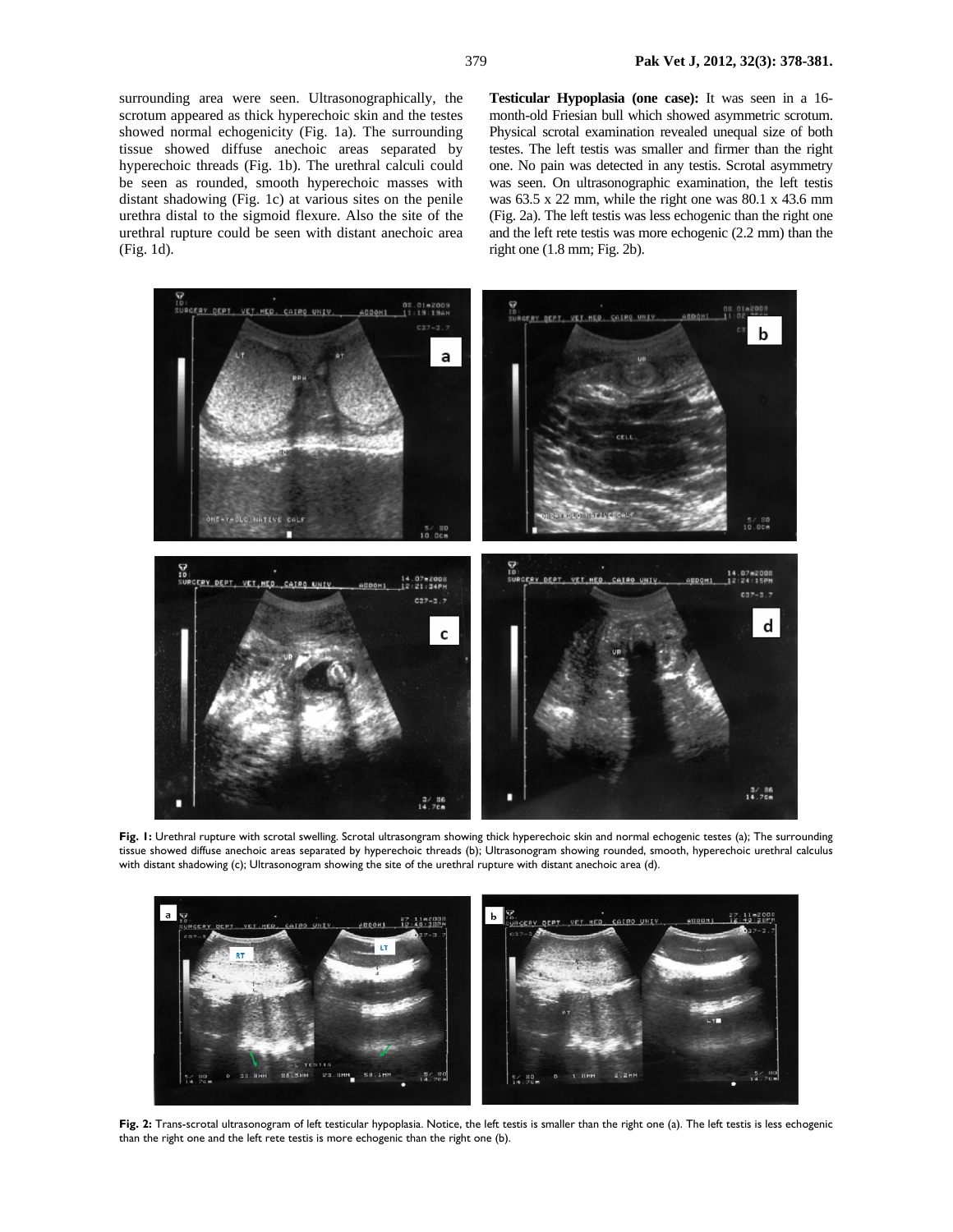**Malignant Sertoli cell neoplasm (one case):** It was recorded in a 5-year-old native bull which was admitted with unilateral scrotal painful swelling for the last 2 months. The affected testis was painful, hot, lobulated and firm on palpation. Asymmetric scrotum with normal skin was seen. Trans-scrotal ultrasonography revealed mixed echogenic testis. The affected testis had several anechoic areas, hyperechoic masses and areas of normal testicular echogenicity (Fig. 3).

On sectioning, the testicle showed areas of necrosis, hemorrhage, and mineralization. Histology showed well differentiated elongated Sertoli cells with multiple nuclei. The cells were arranged in tubular structures surrounded by dense fibrous stroma replacing normal testicular tissue (Fig. 4).

**Hydrocele (one case):** It was recorded in a 3-year-old Friesian bull suffering with bilateral fluctuating scrotal swelling without pain for one month. Ultrasonographically, the scrotal skin appeared as clear hyperechoic line with anechoic fluid accumulated in the vaginal cavity of the scrotum and both testes had normal echotexture (Fig. 5).

**Scrotal hernia (one case):** It was seen in a 16-month–old native bull with congenital left unilateral scrotal swelling. The swelling was doughy, painless and reducible. There was asymmetric scrotum. Ultrasonographically, a hyperechoic omental loop was seen adjacent to the left testis and the left testis was smaller and more echogenic than the right one.

#### **DISCUSSION**

Although ultrasonography is a good tool for diagnosis of several surgical affections in the veterinary practice, its use in differential diagnosis of scrotal swellings is scarce in bulls. Ruptured urethra commonly occurs at the penile urethra due to urethral calculi leading to ventral rupture of the urethra distal to the sigmoid flexure in bulls (Wolfe *et al*., 1987). Ultrasonographically, the scrotum appeared thick due to inflammation and indurations of the skin by the escaped urine. The surrounding tissue of the genitalia appeared as a network of anechoic areas representing the urine and hyperechoic threads representing the fibrin which represent the reaction of the body toward the irritation of urine. Also the site of urethral rupture could be seen as area of discontinuity in the urethral tract. The calculi appeared as hyperechoic masses due to their mineral contents.

 Testicular hypoplasia is a congenital affection which usually affects the left testis and appears at puberty. The affected testis appeared smaller and more echogenic than the normal one. Borel *et al*. (2007) reported similar findings and added that testicular hypoplasia is possibly linked with bovine diarrhea virus infection.

Although tumors are rare in the bovine testes, the present study recorded a case of Sertoli cell neoplasm. Ultrasonographically, there were severe changes in the affected testis with loss of homogeneity. Anechoic areas represented the accumulated testicular fluid, while the hyperechoic areas represented the calcified tissues. Similar findings were mentioned by Jensen *et al*. (2008).



**Fig. 3:** Trans-scrotal ultrasonogram of neoplastic testis showing mixed echogenicity. Note, several anechoic areas, hyperechoic masses and areas of normal testicular echogenicity.



**Fig. 4:** Sertoli cell neoplasm showing well differentiated elongated cells with multiple nuclei (malignancy) (H&E X 400).



**Fig. 5:** Scrotal ultrasongram showing clear hyperechoic skin with anechoic fluid accumulated in the vaginal cavity (Hydrocele) and normal testicular echotexture.

Scrotal hydrocele in mature bulls is caused by accumulation of fluid in the scrotal vaginal cavity without evidence of local inflammation or traumatic lesions (Abbitt *et al*., 1995). This accumulated fluid in the scrotal vaginal cavity appeared as anechoic area surrounding the testis and made the scrotal skin more echogenic.

Scrotal hernia is a congenital or acquired affection of bulls and the omentum and small intestines are the most common herniated viscera (Hyorth, 2011). The testis of the affected side undergoes degeneration due to pressure atrophy and high temperature of the herniated viscera. Therefore, the affected testis appeared smaller and more echogenic than the normal testis.

In conclusion, ultrasonography is a good tool for differential diagnosis of different scrotal swellings in bulls.